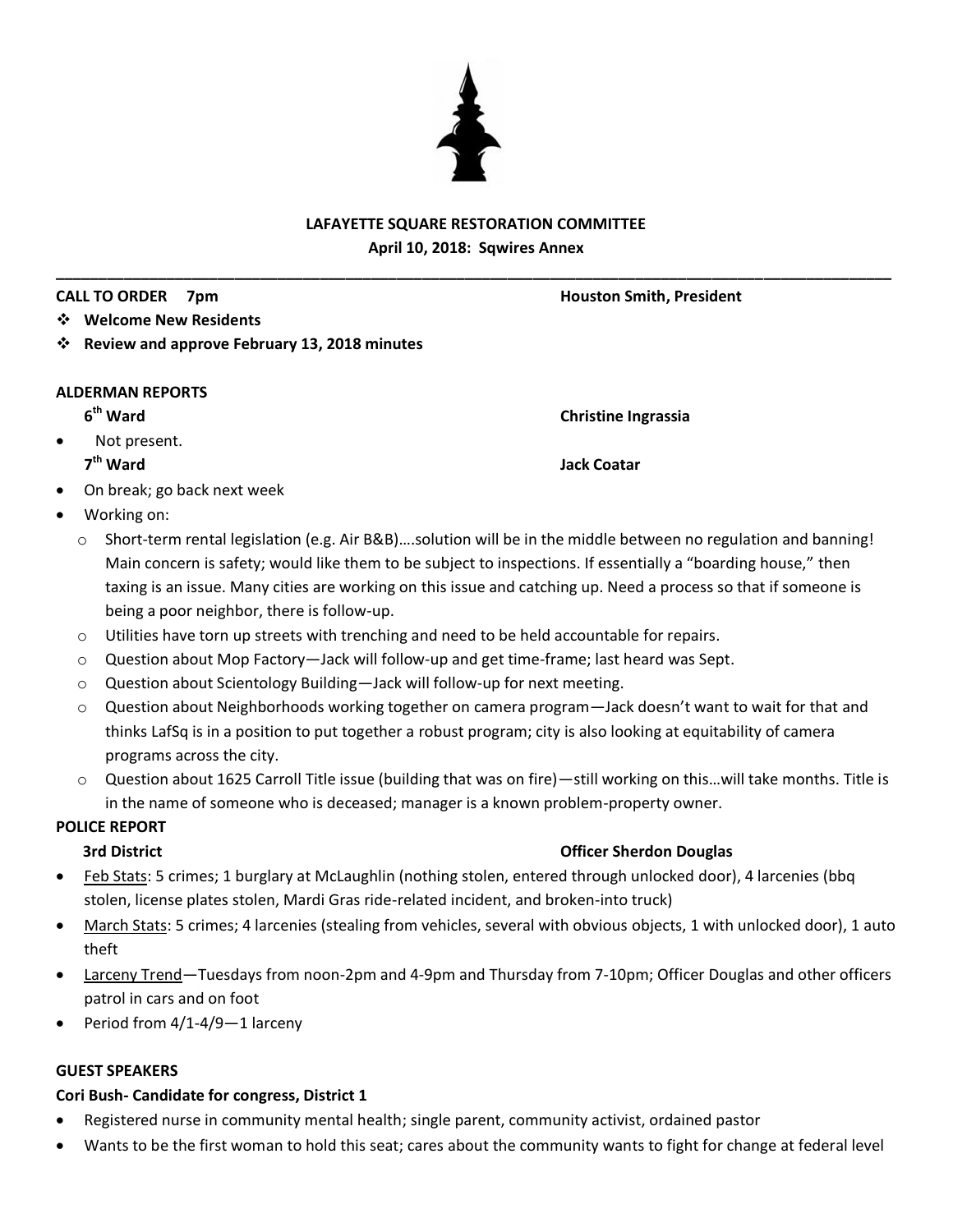### **Luke Reynolds- Cameras in Soulard**

- SBD entirely funded by a property tax; in process of applying for improvement district
- Cameras funded by alderman, SBD, neighborhood association
- Camera program still in 1<sup>st</sup> phase; 10 cameras in place; initially took a long time but immediate results after 2015
- Primary problem in Soulard is robberies; police have been able to use cameras to make arrests; carjacking recently with stolen car and LPR's pinged RTCC; suspects caught.
- LPR's are a necessity because they are a preventative measure. If a "ping" on a license plate, immediately notifies Real Time Crime Center (RTCC).
- Some cameras are owned and operated by the city (ones with ward funds), and some are owned and operated by the "cooperative," and Soulard is happy to share that information/be a resource.
- Focused on entrance/access points first—those are city and LPRs; then focused on interior of neighborhood (commercial properties only; *no residential*) funded by neighborhood/SBD; one issue is how the cameras are focused. In some cases, there is more than one camera at a spot—one for LPR and one for wide view.
- The police department shares data/effectiveness with aldermen; e.g. in last couple months, there have been dozens of hits trhough LPRs on stolen cars (only picks up felony LP's—stolen cars, suspect wanted, etc.)
- Soulard's neighborhood decision was to allow only police department to have access to the cameras; didn't want someone within the neighborhood obligated to collect/report data
- Jack: City cameras need to be on public property; Home systems probably cannot be fed into the police department; possible with business cameras; depends on technology

### **Cindy Mense- Director of Programs at Trailnet**

- Nonprofit that has been around for 30 years—mission is to create a safe network for walking and biking on city streets  $\rightarrow$  STL is in top 20 of pedestrian fatalities (walk/bike)
- Project: *Connect in St Louis*
	- $\circ$  Community engagement phase—what are the networks that residents most concerned about
	- o Connect current pathways to increase safety across a 12-mile network
	- o 8 city representatives; partnerships with other non-profits
	- $\circ$  Next Open House: April 17<sup>th</sup>, 4-7pm, at Main Library Branch for input on the routes

### **Mark Vogl- Great Rivers Greenway- Chouteau Greenway Design Competition (choteaugreenway.org)**

- Regional parks and Rec District founded 20 years ago; create greenway connections between existing parks and green spaces
- Linkage between region's greatest assets and institutions and parks—from western edge of Forest Park to the Arch.
- Design Competition Partners: GRG, City of STL, SLU, Wash U/Wash U Med Ctr, Lawrence Group, Green Street STL, Grand Center, Forest Park Forever, Arch to Park Collaborative, GRG Foundation  $\rightarrow$  NO PUBLIC DOLLARS
- Design Competition Manager: Don Stastny (also managed Arch project)
- Some of the goals are: catalyze community building, create diverse and accessible experiences, provide a safe and secure environment, generate economic opportunities, integrate art and culture….and more (see website)
- Review all four plans and take Community Input survey on website

### **NEW AND ON-GOING BUSINESS**

### **Choteau Redevelopment Project Q&A**

- Question about 12 story Permit—*The likelihood is that it will be no higher than 6 stories*
	- There is a height restriction; buildings can't be higher than other buildings on Mississippi/Mop Factory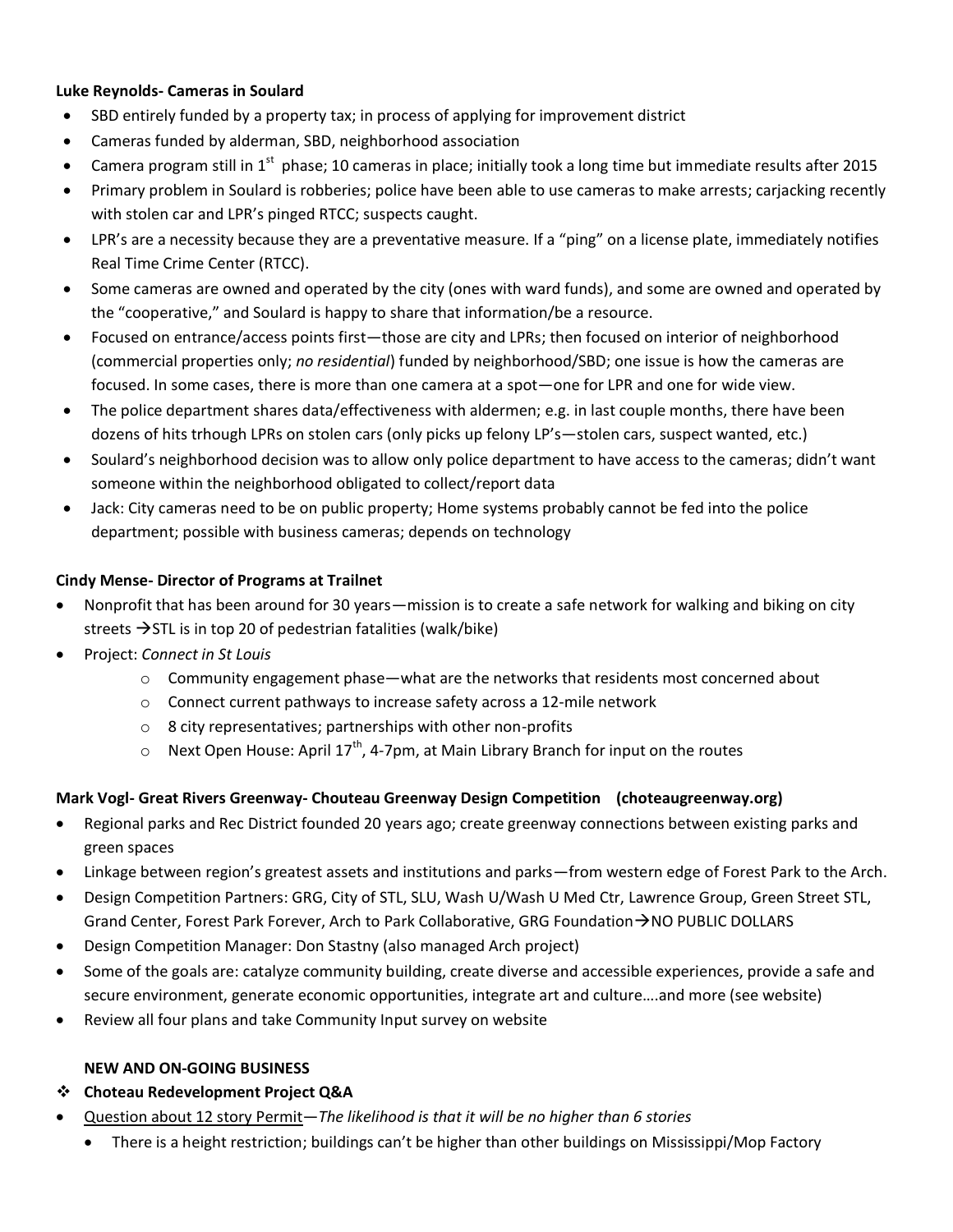- there is a significant slope to the property so it won't look out of place with the rest of the neighborhood;
- Anything high will be on Choteau not in the neighborhood
- *Original drawings are just concepts* to ask city for permission to go forward with the project at that site at this time—*no final architecture has been solicited or approved*.
- Question about what is the city's role in this process and what will the developer's response be: Years ago, the LSRC started worked on changing zoning (downzoning so not industrial); the city reviews the plans—there are multiple depts./offices—the steps, the community improvement district (taxing selves to support the infrastructure, which has enormous costs associated with this site because of an active sewer, abandoned sewers that need to be taken out, environmental problems)
- Question about public transportation plan in the current plan: There is public trans that is being worked on by the city, which this plan will accommodate in addition to other options the city is talking about; the current plans have set the northern boundary far back from Choteau to allow flexibility for building transportation infrastructure; plan will almost surely have a ride-share and bike-share infrastructure.
- Question about timeline and who calls the shots: Bill Odell, Paul Hamilton (owns Vin de Set), and Tom Gravy (sp?) (from Atlanta) are the three owners; timeline is up to city schedule, but the day the city gives final approval, construction will start within two months. The drawings will be reviewed with architectural review and will be reviewed by neighborhood, cultural resources, etc. *What you're seeing now are drawings of potential buildings and land use to get it passed by the city; this is NOT a final plan, and these plans are NOT architecture.*
- Question about impact on the rest of the neighborhood and Metrolink: Developers have no control over whether metro-link is put in, but think it would be an overall benefit; for the NW Quadrant this is a HUGE step forward b/c the land has been vacant for 30-50 years! Don't want to introduce more traffic to Missouri and McKay/NW Quadrant—traffic for the development will have access from Choteau. Construction will likely take 5 years; as soon as truck lot comes down, there will be a temporary office for construction offices, and construction vehicles should not affect NW Quadrant at all.
- Question about what will happen if a multi-rise apartment building doesn't fill: Nobody is going to build faster than the developers think the market can absorb; part of the problems we've had in the past have been insufficient parking (1 space per unit), and this plan accounts for more than adequate parking. The draws for selling/filling the units will be the multiple amenities—parking, pools, green space, dog park, etc.

### **<sup>❖</sup> Neighborhood Socials Mathematic Socials Houston Smith**

- After having a few successful socials, we realize that we have guests that attend (alderman, police officer) who need a venue to speak. We also need to be able to take votes. Socials will now have a short 15 minute business portion at the beginning of the social.
- **Circus Flora—**offering discounts to the neighborhood; may be opportunity for fundraising next year.

### **Development Committee nominee- vote Suzanne Sessions**

Rick Ponder voted in.

### **Band Stand Donation (\$10K)- vote Houston Smith**

- The LSRC will retain these funds until they are needed. Coming out of House Tour proceeds.
- The Bandstand group would need to make a presentation to the LSRC board (which includes a funding plan), who would then release the 10K. Need to be assured that the money is going toward a project that can actually happen.
- Robert Forrest: The estimate…came in quite high. Now assessing what is driving the cost and coming up with phases
- Existing funds are in the Park Conservancy bank account; doing an audit so that funding can properly be pursued.
- VOTE PASSES.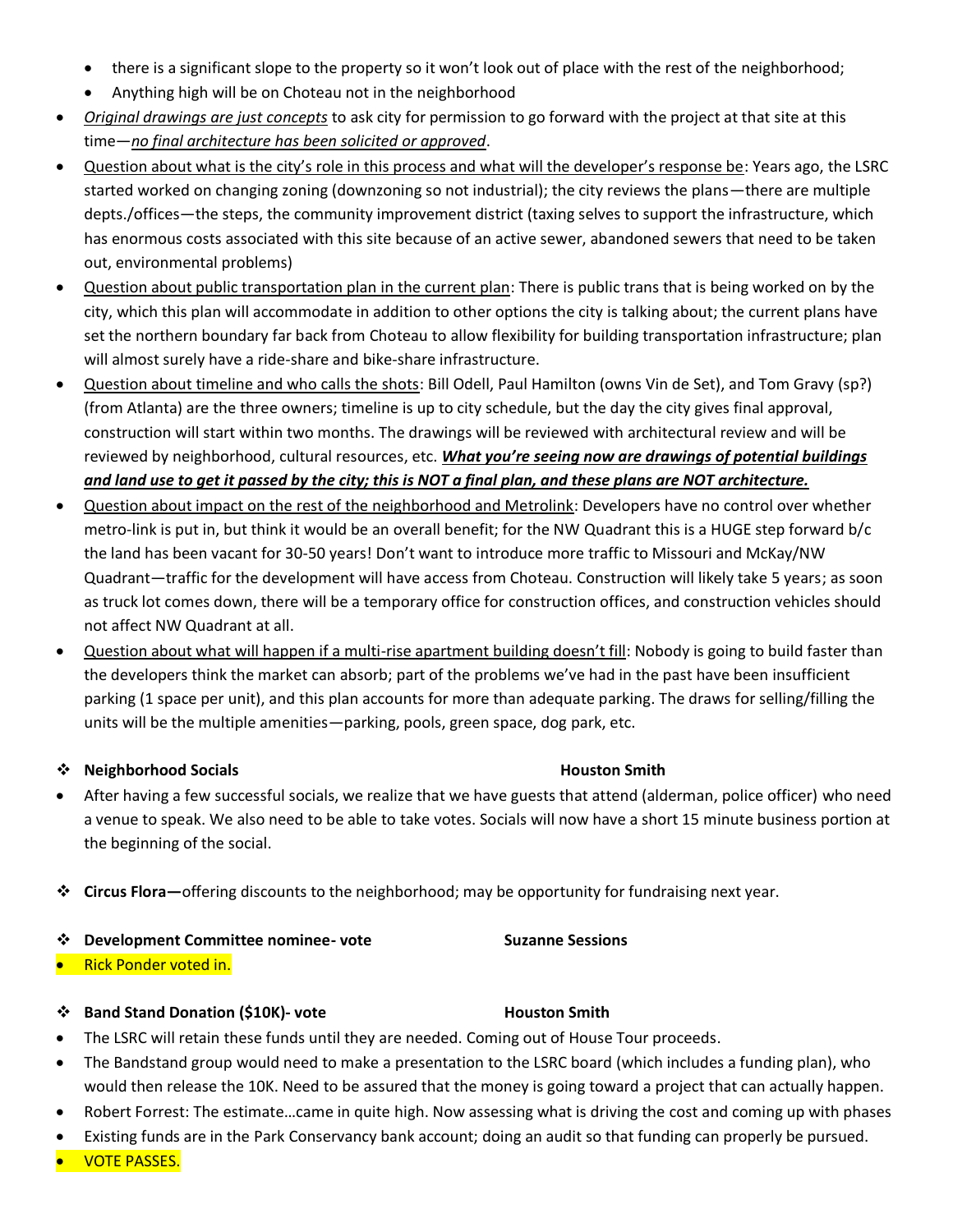### **Projects- Capital Improvement (\$77.4K)- vote Mary Visintainer**

Been meeting with BPS and Streets Department

# Jack has \$100K in aldermanic funds sitting for 18 months; only money spent out of it last year was for the Truman fence; we don't lose aldermanic money, but if it doesn't look good to keep it on the books….the city is \$10billion in the red, and we don't know what money will be available to us in the future.

- In addition, capital improvements only spent \$250 last year because of a change in LSRC rules that moved rolled over cap funds to general funds; the LSRC has \$248K …which is not what a non-profit should have!
- \$4K for Truman Fence along Truman Parkway all the way to Zumwalt; half of LSRC and half 7<sup>th</sup> Ward money
- S30K to have Carroll St to have their cul de sac fenced (with openings for sidewalks) resembling those on Jefferson Ave; matched by aldermanic funds.
- \$30K to beautiful the entrance at Rutger and Jefferson; this is the last entry point in the neighborhood that has no indication that it's an entrance to the square; matched by aldermanic funds.
- \$10K for pilot program of decorative historic street signage on Park Ave from Jefferson Ave to Truman Parkway.
- $\bullet$  OTHER: Pillar at Lafayette/18<sup>th</sup> is owned by the city, but LSRC agreed to put it under our insurance...driver that hit it owned the vehicle…hope that insurance will cover it.
- **VOTE PASSES.**

## **Mississippi paving (update) Houston Smith**

- Streets department and alderman does not want to expose cobblestone; originally paved 14 years ago because it was a bus route and the rumbling on cobblestone was an issue.
- In order to pave Mississippi curb to curb (which Jack and Christine are accepting of doing) is \$42K (by city).
- At February's meeting, voted to remove all asphalt, another large group voted to repave as is; no votes for curb to curb paving; pros of cobblestone were traffic calming, rain direction/drainage
- City says could remove 80% of cobblestone "pretty easily." Remaining may erode over time….look at the edges where the asphalt comes up; can't remove tar between the stones
- Maintenance of cobblestone is LSRC's responsibility ; question of liability even though it's a city street.
- **Take up all asphalt**: 26; **Repave with 9' cobblestone on either side**: 26… Paper Vote: 26 Take up, 32 Repave
- **Camera program commitment (\$20k- vote) Houston Smith**
- Set aside this money with Jack's 20K to put in cameras; first one would be Park/Truman
- VOTE PASSES. **(Not unanimous)**

### **House Tour needs**

Committee is good! Please be ready to sign up for volunteer shifts.

### **<sup>❖</sup>** RFP- Strategic Plan **Houston Smith**

- Urban Plan (yr 2000) set zoning, land use, traffic calming, plaza fountain, road map on what neighborhood wanted moving forward; cost about \$20K (alderman, city planning, LSRC). We've accomplished a lot, and the plan is aging.
- The best mechanism to move forward is through a strategic plan (similar to what was done on South Grand)—what kind of businesses & infrastructure, how can our organizations work together, etc.
- Small group is working on a RFP (Request for Proposal) for outside firms to bid; firm would research, talk to all stakeholders in neighborhood, work with the city so the plan is realistic.
- Vote: Set aside \$20K (an informed estimate of how much the Strategic Plan will cost). VOTE PASSES.